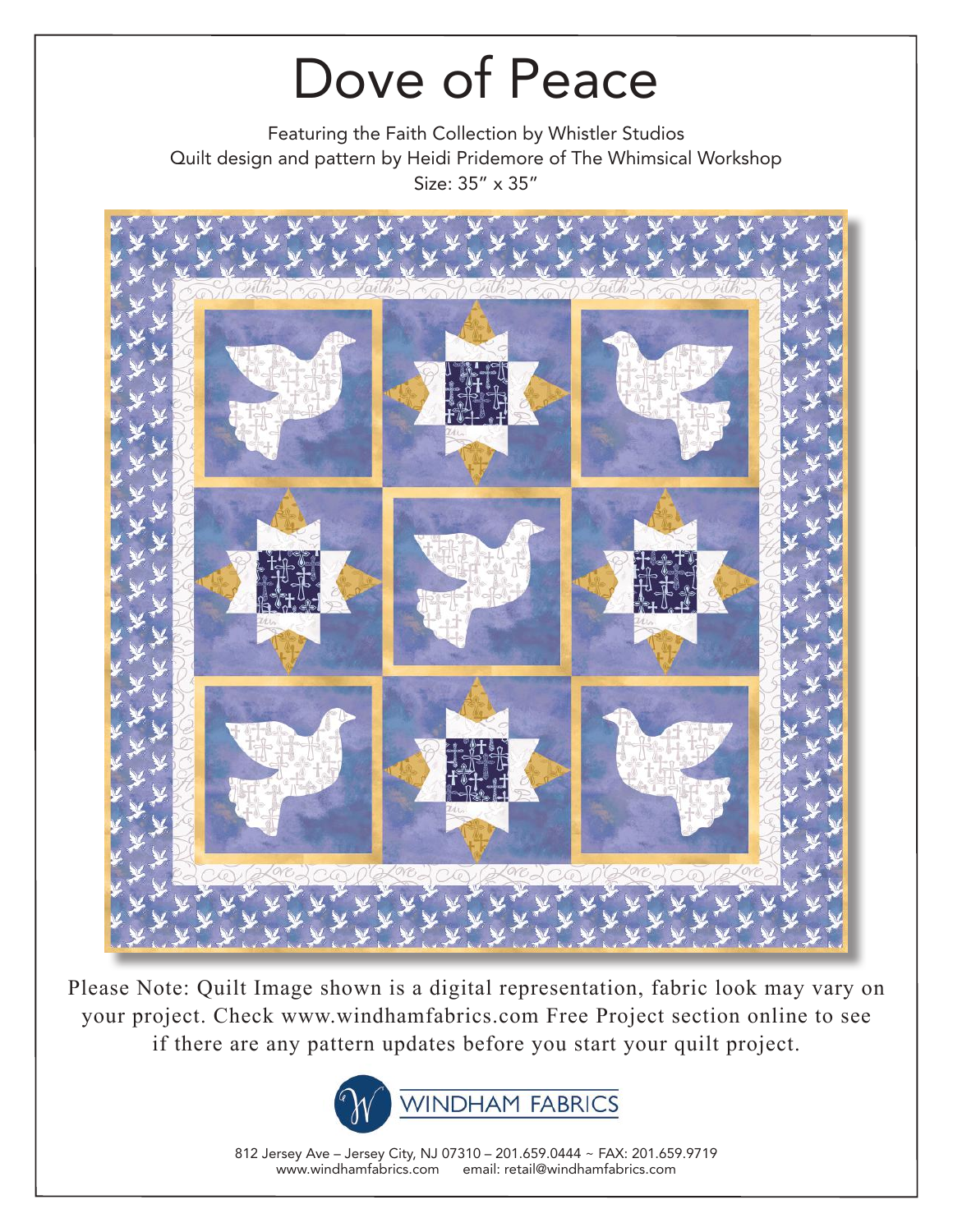Page 2

#### Estimated Fabric Requirements:

1 yard – 43029-4 Blue ¼ yard – 43026-3 Dove ¼ yard – 43026-2 Gold ¼ yard – 43027-3 Dove ⅞ yard – 43028-3 Dove ¼ yard – 43026-1 Navy 1 yard – 43027-4 Blue ⅝ yard – 43029-2 Gold 2 ½ yards – 43027-2 Gold







43029-4 Blue (A) 43026-3 Dove (B) 43026-2 Gold (C)



43027-3 Dove (D)





43026-1 Navy (F)



43027-4 Blue (G)



43029-2 Gold (H)



43027-2 Gold (Backing)

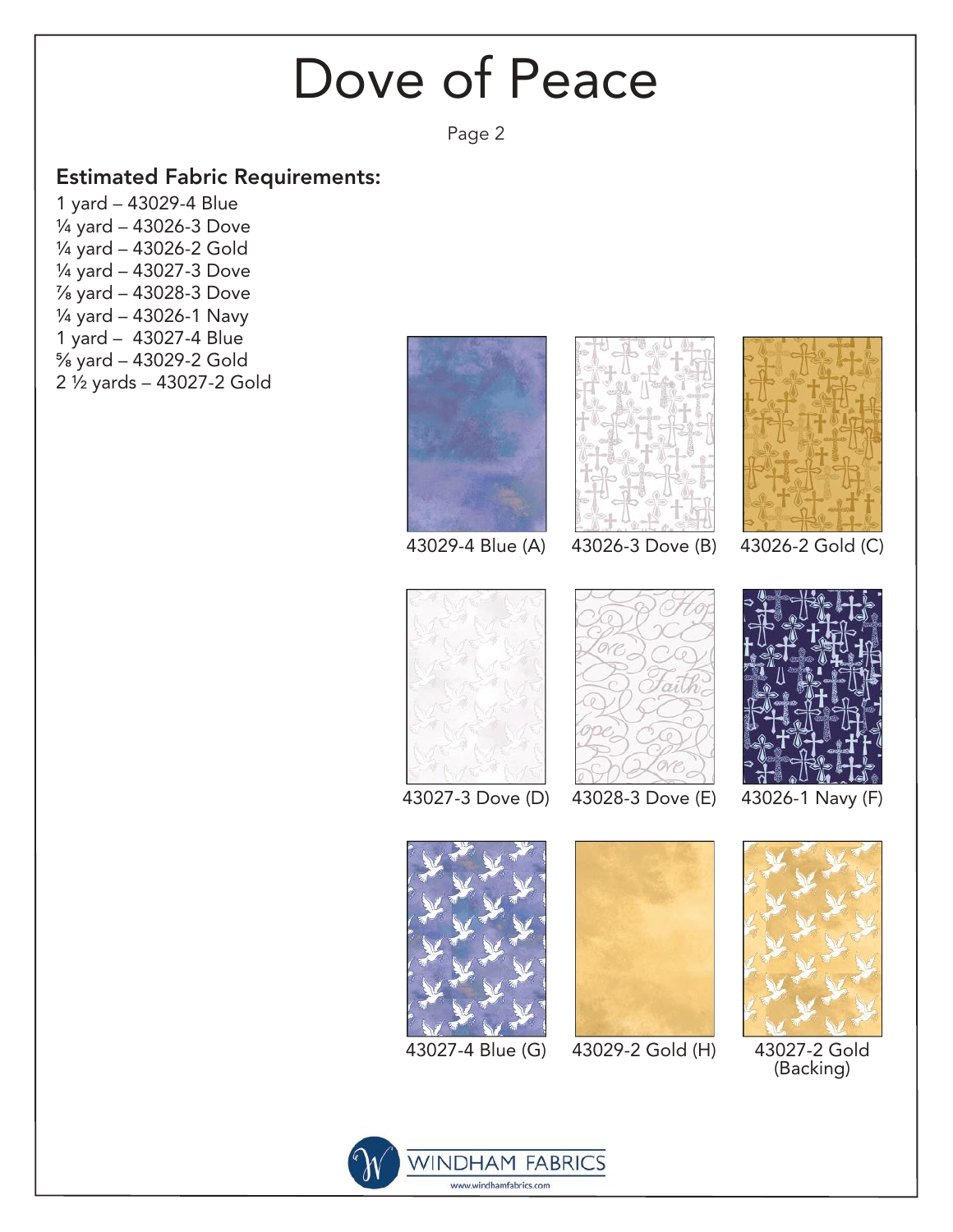Page 3

### Cutting Instructions:

Fabric A: Tonal – Blue

- Cut two 3 ½" x Width of Fabric (WOF) strips. Sub-cut the strips into sixteen 3 ½" squares.
- Cut two 8  $\frac{1}{2}$ " x WOF strips. Sub-cut the strips into five 8  $\frac{1}{2}$ " squares.
- Cut sixteen Template 1 components.
- Cut sixteen Template 3 components.

Fabric B: Crosses – Dove

• See instructions to cut two left facing doves and three right facing doves.

Fabric C: Crosses – Gold

• Cut sixteen Template 2 components.

Fabric D: Doves – Dove

• Cut sixteen Template 5 triangles.

Fabric E: Words – Dove

- Cut two 1 ½" x 27 ½" Length of Fabric (LOF) strips.
- Cut two 1 1/2" x 29 1/2" WOF strips from the remaining fabric.
- Cut sixteen Template 4 triangles.

Fabric F: Crosses – Navy

• Cut one 3 ½" x WOF strip. Sub-cut the strip into four 3 ½" squares.

Fabric G: Doves – Blue

- Cut two 3  $\frac{1}{2}$ " x 29  $\frac{1}{2}$ " LOF strips.
- Cut two 3  $\frac{1}{2}$ " x 35  $\frac{1}{2}$ " WOF strips from the remaining fabric, piece as needed.

Fabric H: Tonal – Gold

- Cut three 1" x WOF strips. Sub-cut the strips into ten 1" x 9  $\frac{1}{2}$ " strips.
- Cut three 1" x WOF strips. Sub-cut the strips into ten 1" x 8  $\frac{1}{2}$ " strips.
- Cut four 2 ½" x WOF strips for the binding.

Backing: Doves – Gold

• Cut two 43" x WOF strips. Sew the strips together and trim to 43" x 43" for the pieced back.

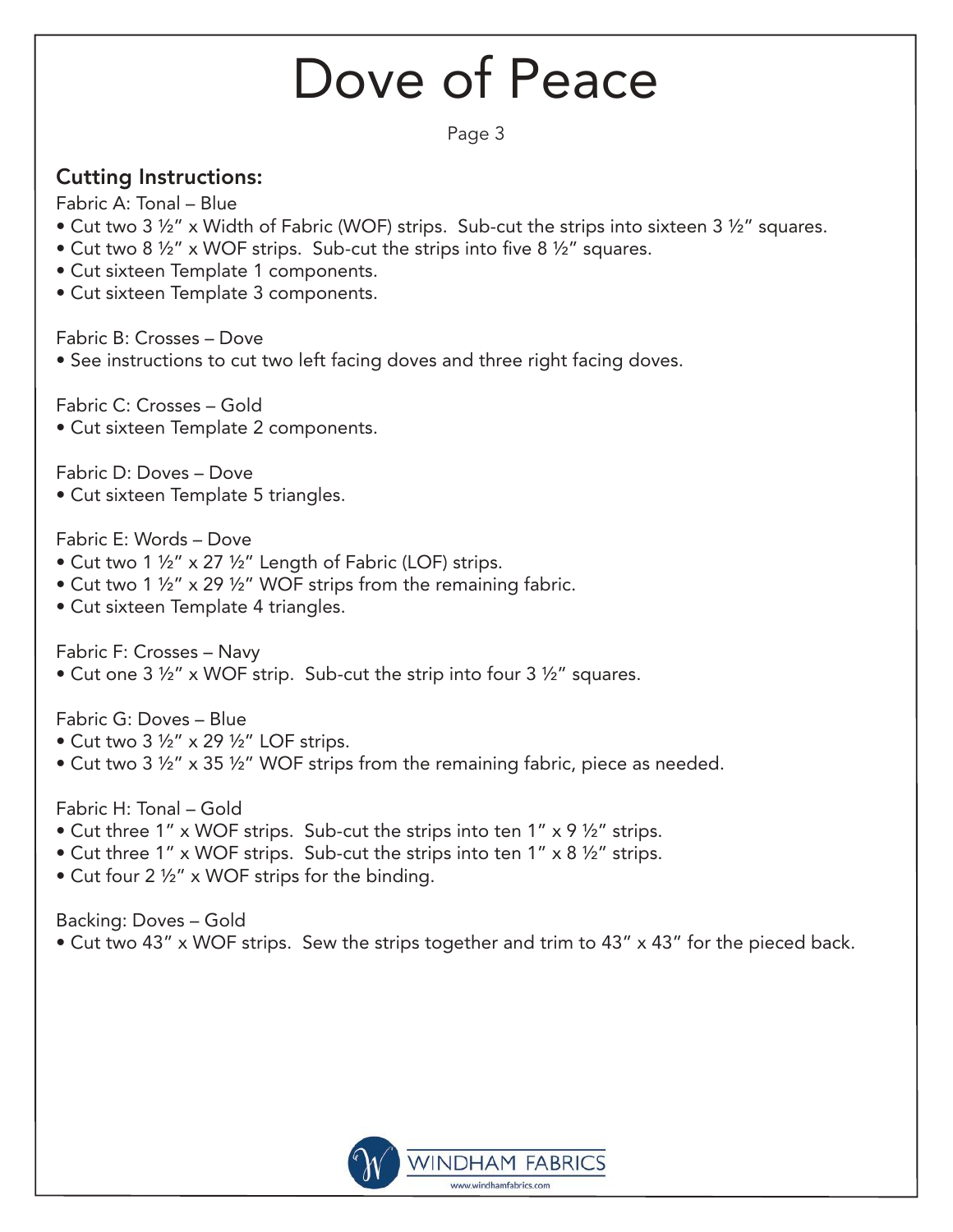Page 4

#### Dove Block One and Block Two Assembly:

- 1. Following the manufacturer's instructions, trace the listed number of each dove template onto the paper side of the fusible web. Roughly cut out each template about 1/8" outside the drawn lines.
- 2. Press each template onto the wrong side of the fabrics as listed on the templates. Cut out each template on the drawn lines.
- 3. Refer to Figure 1 to arrange and press one Fabric B right-facing dove onto one 8 ½" Fabric A square.
- 4. Finish the raw edges of each shape with a decorative stitch such as a buttonhole or satin stitch to make one Unit 1 square.
- 5. Repeat Steps 3-4 to make three Unit 1 squares total.
- 6. Sew one 1" x 8 ½" Fabric H strip to each side of one Unit 1 square. Sew one 1" x 9 ½" Fabric H strip to the top and to the bottom of the Unit 1 square to make one Block One (Fig. 2). Repeat to make three Block Ones total.
- 7. Repeat Steps 3-4 using the two Fabric B left facing doves and two Fabric A 8 ½" squares to make two Unit 2 squares (Fig. 3).
- 8. Sew one 1" x 8 ½" Fabric H strip to each side of one Unit 2 square. Sew one 1" x 9 ½" Fabric H strip to the top and to the bottom of the Unit 2 square to make one 9 ½" Block Two (Fig. 4). Repeat to make a second Block Two.

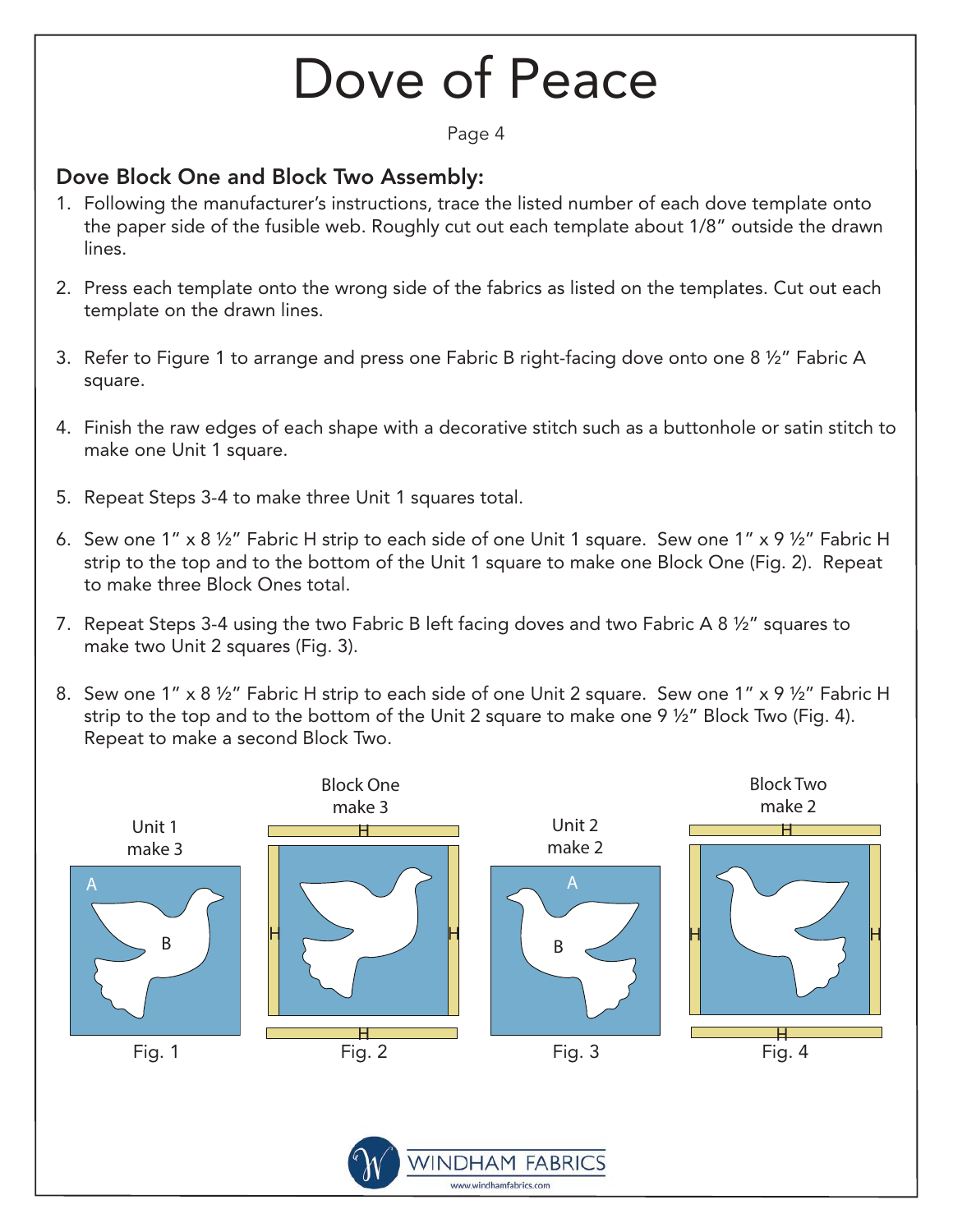### Dove of Peace Page 5 Block Three Assembly: 9. Place one Fabric A-Template 1 component and one Fabric C-Template 2 component right sides together as shown in Figure 5 and sew to make one AC block. 10. Place one Fabric A-Template 3 component to the right side of the AC block, right sides together and sew (Fig. 6). 11. Place one Fabric E-Template 4 triangle to the bottom right section of the AC block, right sides together and sew. (Fig. 7). Template 1 Template 3 A Template<sub>2</sub> A \ \ \ \ \ \ \ \ Template 4 E Fig. 5 Fig. 6 Fig. 7 12. Place one Fabric D-Template 5 triangle to the bottom left section of the AC block, right sides together and sew (Fig. 8) to make one 3 ½" Unit 3 block (Fig. 9). 13. Repeat Steps 9-12 to make sixteen Unit 3 blocks total. 14. Sew one Unit 3 block to each side of one 3 ½" Fabric F square to make a middle row. Sew one 3 ½" Fabric A square to each side of one Unit 3 block to make a top row. Repeat to make a bottom row (Pay attention to the orientation of the Unit 3). Sew the rows to the top and to the bottom of the middle row to make one 9 ½" Block Three. Repeat to make four Block Threes total.Block Three make 4 A  $\bigvee$   $\bigvee$  A Unit 3 make 16 F A  $\bigwedge$  A Template 5 C D  $A \times N$  A  $\mathsf{D}$   $\begin{matrix}E\end{matrix}$ Fig. 8 Fig. 9 Fig. 10 **WINDHAM FABRICS**

www.windhamfabrics.com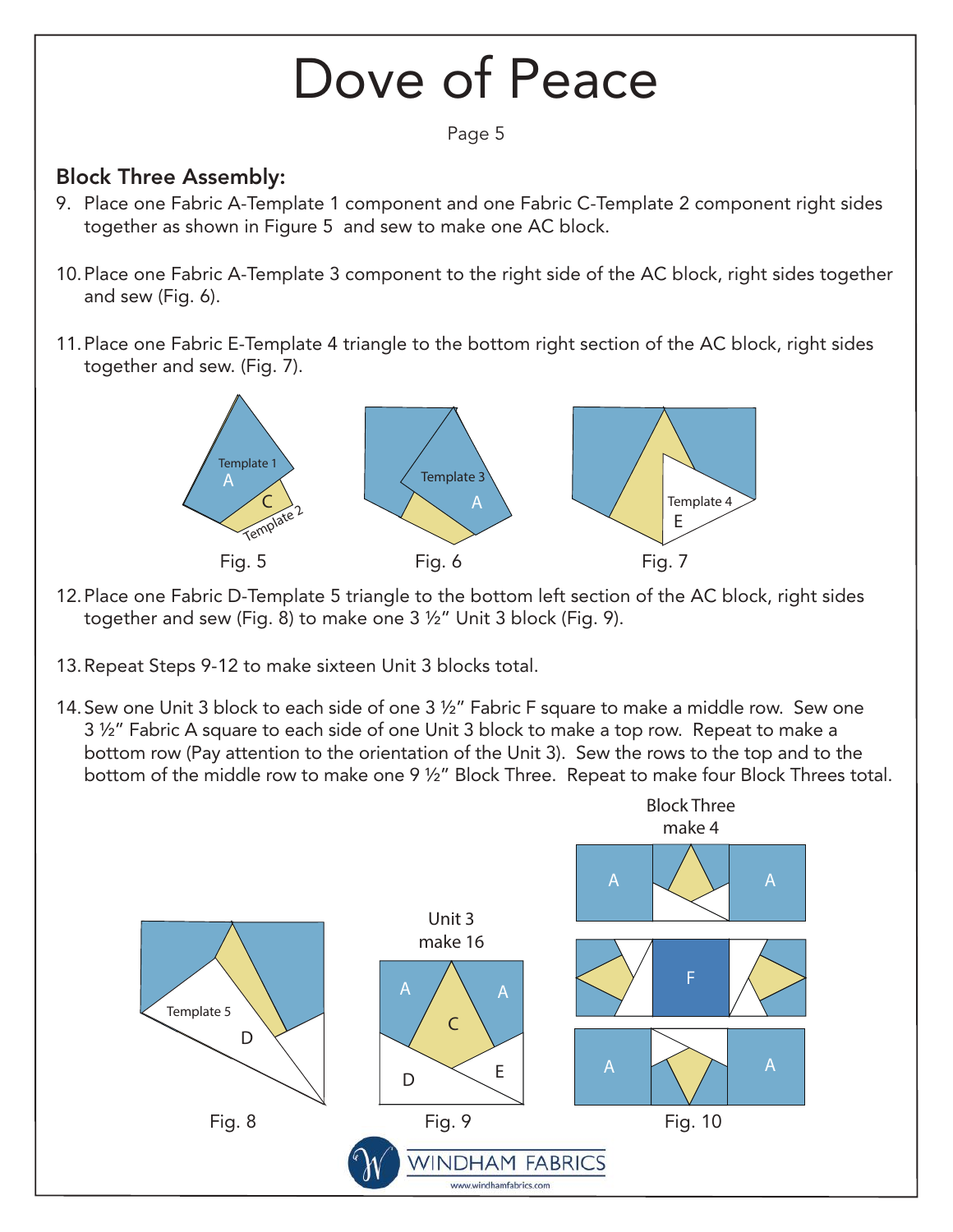Page 6

#### Quilt Assembly – Refer to the Quilt Layout while assembling the quilt top:

- 15. Sew one Block One, one Block Three and one Block Two together to make Row One. Repeat to make Row Three.
- 16. Sew one Block Three to each side of one Block One to make Row Two.
- 17. Sew the three rows together in numerical order to make the Center Block.
- 18. Sew one 1  $\frac{1}{2}$  x 27  $\frac{1}{2}$  Fabric E strip to each side of the Center Block. Sew one 1  $\frac{1}{2}$  x 29  $\frac{1}{2}$ Fabric E strip to the top and to the bottom of the Center Block.
- 19. Sew one 3  $\frac{1}{2}$ " x 29  $\frac{1}{2}$ " Fabric G strip to each side of the Center Block. Sew one 3  $\frac{1}{2}$ " x 35  $\frac{1}{2}$ " Fabric G strip to the top and to the bottom of the Center Block to make the quilt top.
- 20. Layer and quilt as desired.
- 21. Sew the four 2 ½" x WOF Fabric H strips together, end to end with 45-degree seams, to make the binding. Fold this long strip in half, lengthwise with wrong sides together, and press.
- 22. Bind as desired.

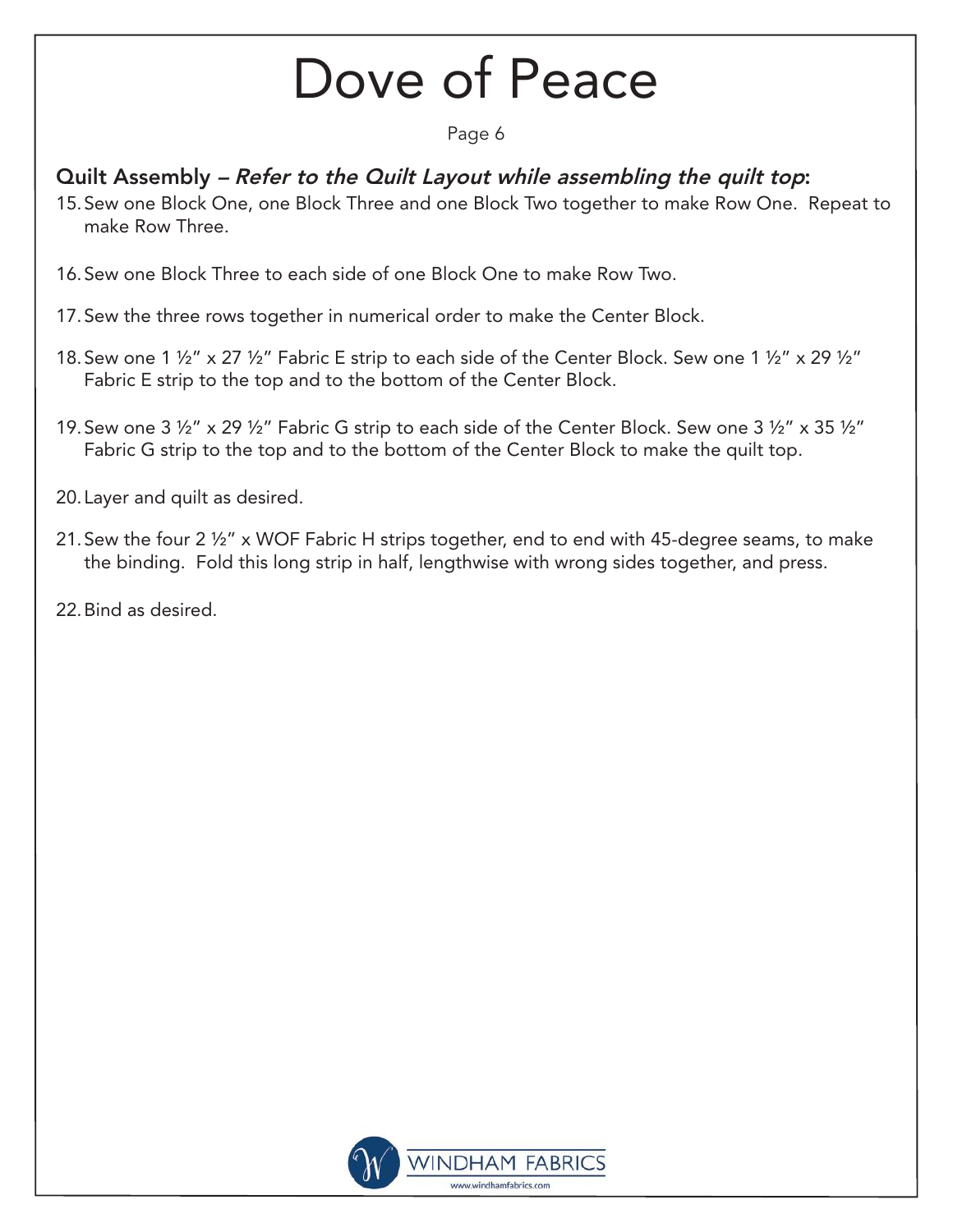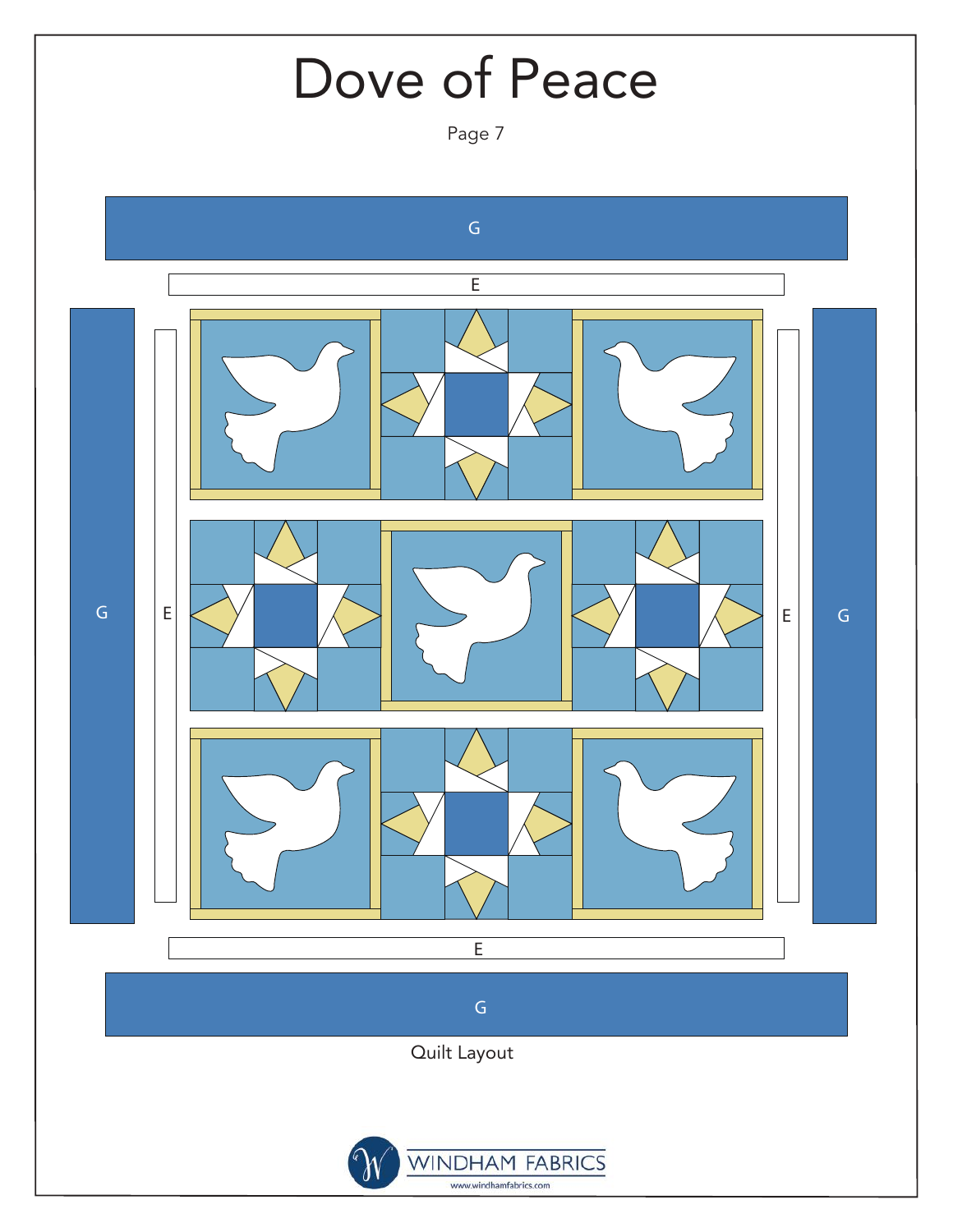